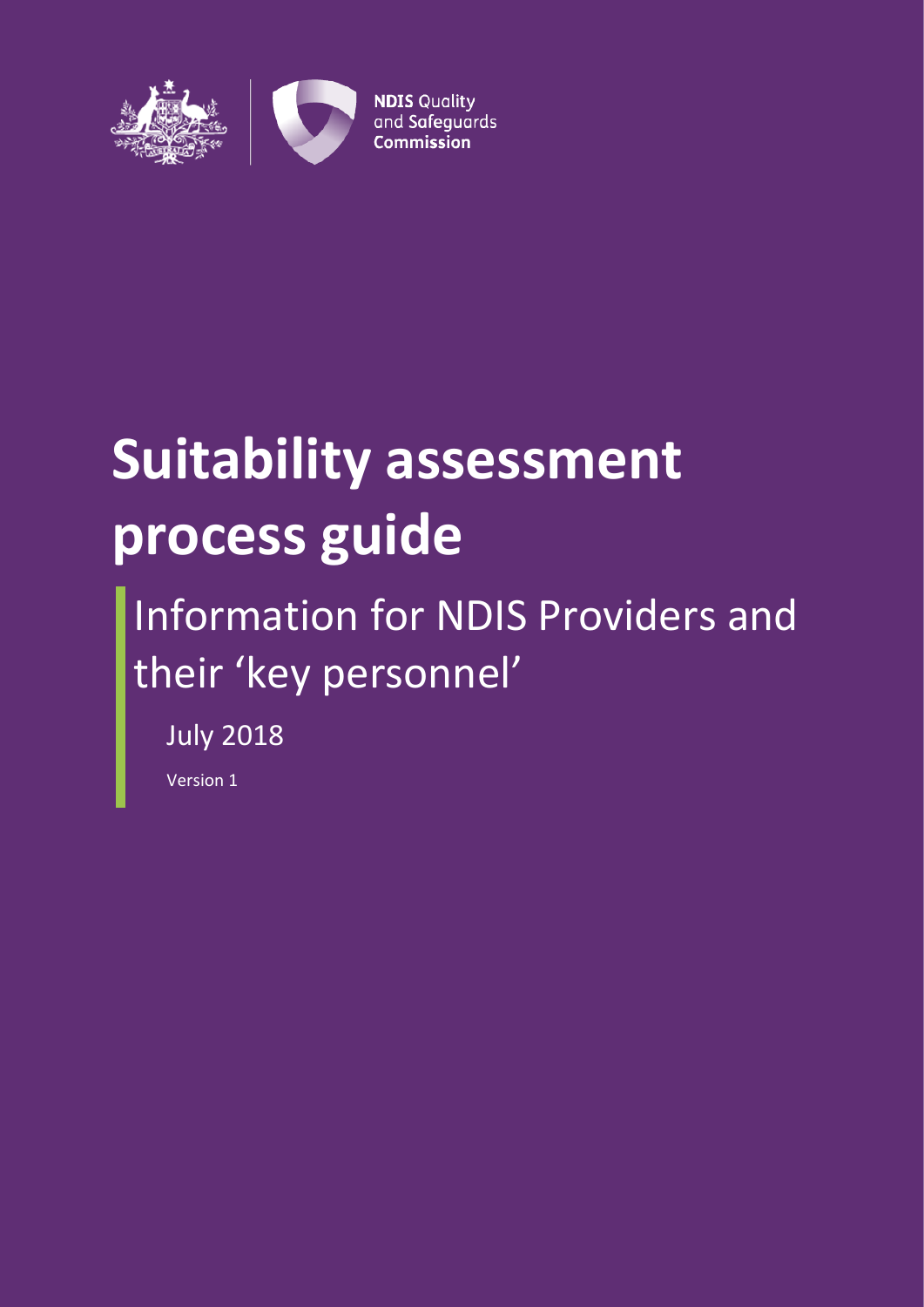## **Contents**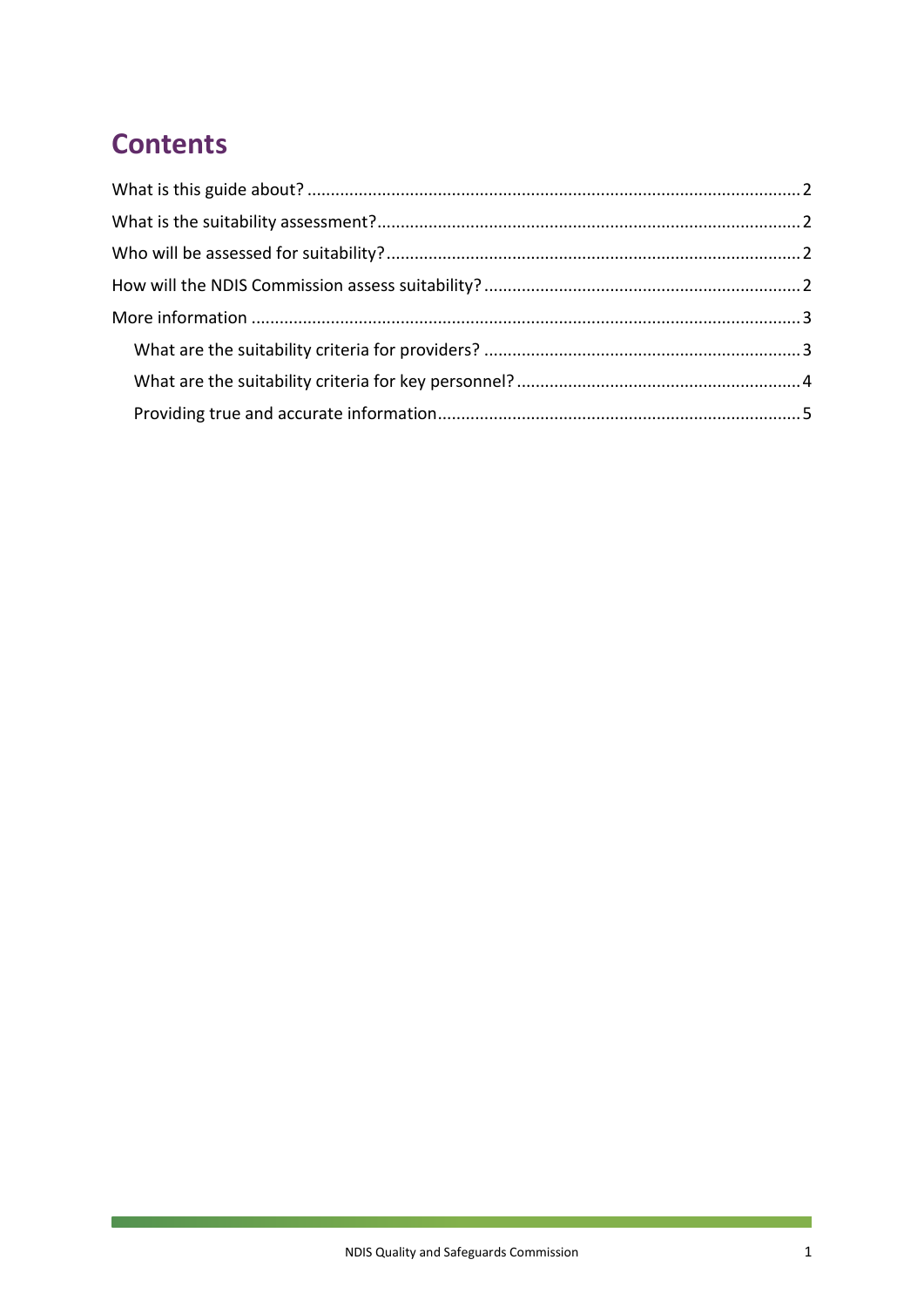## <span id="page-2-0"></span>**What is this guide about?**

This guide forms part of the Registration Pack. It outlines the suitability assessment process for NDIS providers that are applying to register or renewing their registration with the NDIS Quality and Safeguards Commission (the NDIS Commission).

## <span id="page-2-1"></span>**What is the suitability assessment?**

As part of the NDIS Commission's registration requirements NDIS Providers and their key personnel are required to undergo an assessment to determine their suitability to deliver NDIS supports and services<sup>1</sup>.

A summary of the criteria that the NDIS Commission uses to assess suitability for both the provider and the key personnel are described in this Guide.

## <span id="page-2-2"></span>**Who will be assessed for suitability?**

All providers (applicants) and their key personnel will be assessed for suitability as part of their registration application or registration renewal.

"Key Personnel" means individuals who hold key executive, management or operational positions in an organisation, such as directors, managers, board members, chief executive officer or chairperson. You must disclose the requested information for all key personnel.

## <span id="page-2-3"></span>**How will the NDIS Commission assess suitability?**

There are a number of questions on the NDIS Provider registration application and registration renewal application that cover the suitability criteria. The NDIS Commission will consider the information provided in your application or renewal to conduct a suitability assessment.

All suitability assessments are on a case-by-case basis. The outcome of the suitability assessment will be taken into account by the NDIS Commission when making their registration decision to register or renew a registration of a NDIS Provider.

You will not be advised of the outcome of the suitability assessment, however if there are issues of concern identified by the NDIS Commission, you will be afforded a right of response before a registration decision is made.

When the NDIS Commission makes a final determination about the whole of your registration application, that determination will include reasons for the decision.

<u>.</u>

<sup>1</sup> *[National Disability Insurance Scheme \(Provider Registration and Practice Standards\) Rules 2018](https://www.legislation.gov.au/Details/F2018L00631)*.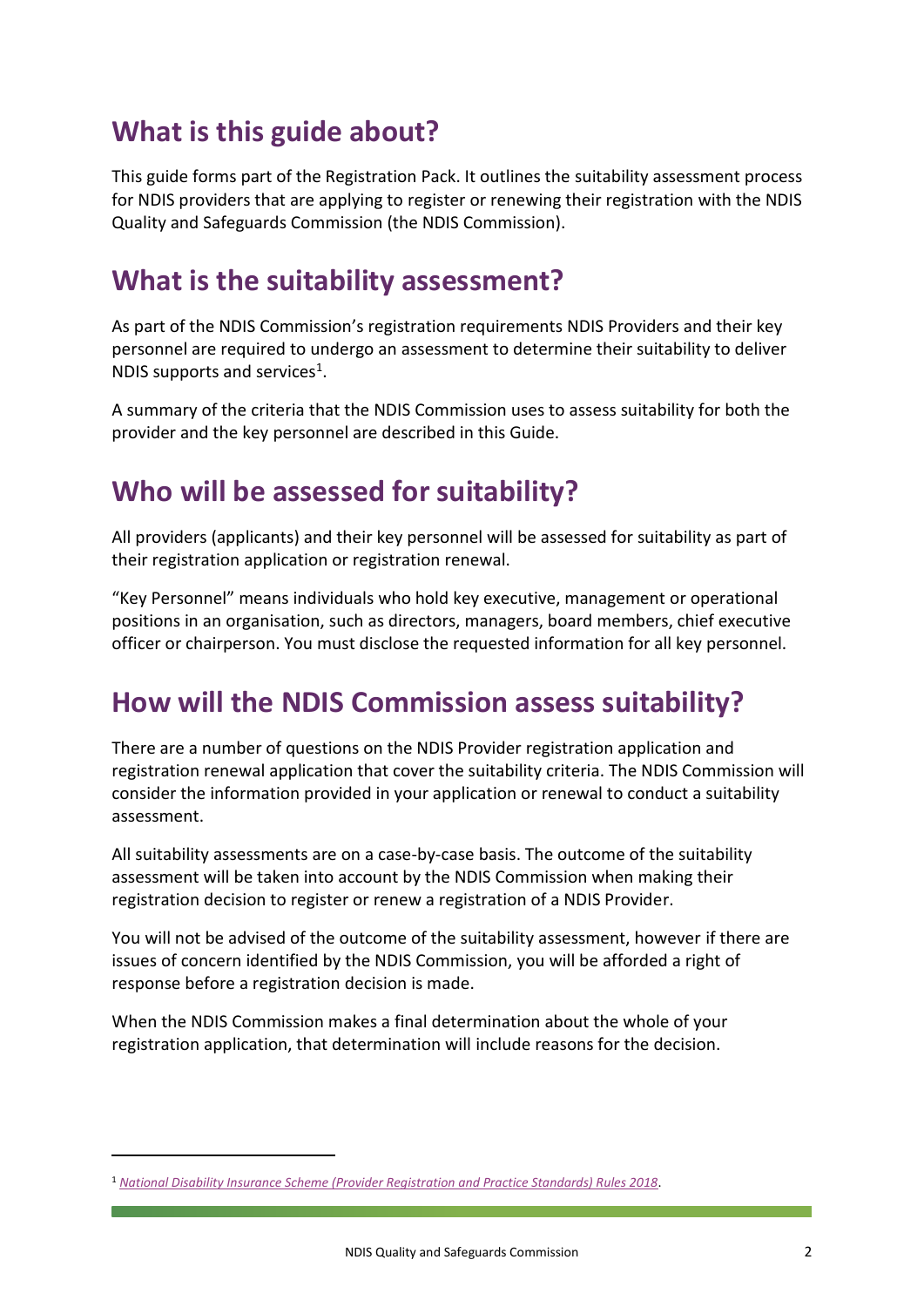## <span id="page-3-0"></span>**More information**

Other guides forming part of the Registration Pack can be found on the NDIS Commission's website at [www.ndiscommission.gov.au.](http://www.ndiscommission.gov.au/)

#### <span id="page-3-1"></span>**What are the suitability criteria for providers?**

There are a number of criteria which the NDIS Commission must consider when assessing the suitability of a provider<sup>2</sup>.

| <b>Suitability Criteria</b>                                                                                                                                                                                                                                                                                                                                                                                                                                                                                                                                                                                                |
|----------------------------------------------------------------------------------------------------------------------------------------------------------------------------------------------------------------------------------------------------------------------------------------------------------------------------------------------------------------------------------------------------------------------------------------------------------------------------------------------------------------------------------------------------------------------------------------------------------------------------|
| 1) whether the applicant has previously been registered as a registered NDIS<br>provider or a registered provider of supports                                                                                                                                                                                                                                                                                                                                                                                                                                                                                              |
| 2) whether a <b>banning order</b> has ever been in force in relation to the applicant                                                                                                                                                                                                                                                                                                                                                                                                                                                                                                                                      |
| 3) whether the applicant has been convicted of an indictable offence against a law of<br>the Commonwealth or of a State or Territory                                                                                                                                                                                                                                                                                                                                                                                                                                                                                       |
| 4) whether the applicant is or has been an insolvent under administration                                                                                                                                                                                                                                                                                                                                                                                                                                                                                                                                                  |
| 5) whether the applicant has been the subject of adverse findings or enforcement<br>action by a Department of, or an authority or other body established for a public<br>purpose by, the Commonwealth, a State or a Territory, including one with<br>responsibilities relating to the quality or regulation of services provided to people<br>with disability, older people or children                                                                                                                                                                                                                                    |
| 6) whether the applicant has been the subject of adverse findings or enforcement<br>action by any of the following:<br>(i) the Australian Securities and Investment Commission;<br>(ii) the Australian Charities and Not-for-profits Commission;<br>(iii) the Australian Competition and Consumer Commission;<br>(iv) the Australian Prudential Regulation Authority;<br>(v) the Australian Crime Commission;<br>(vi) AUSTRAC;<br>(vii) a body of a State or Territory that is equivalent to a body mentioned in any of<br>subparagraphs (i) to (vi);<br>(viii) a work health and safety authority of a State or Territory |

<u>.</u>

<sup>2</sup> Clause 9 of the *[National Disability Insurance Scheme \(Provider Registration and Practice Standards\) Rules 2018](https://www.legislation.gov.au/Details/F2018L00631)*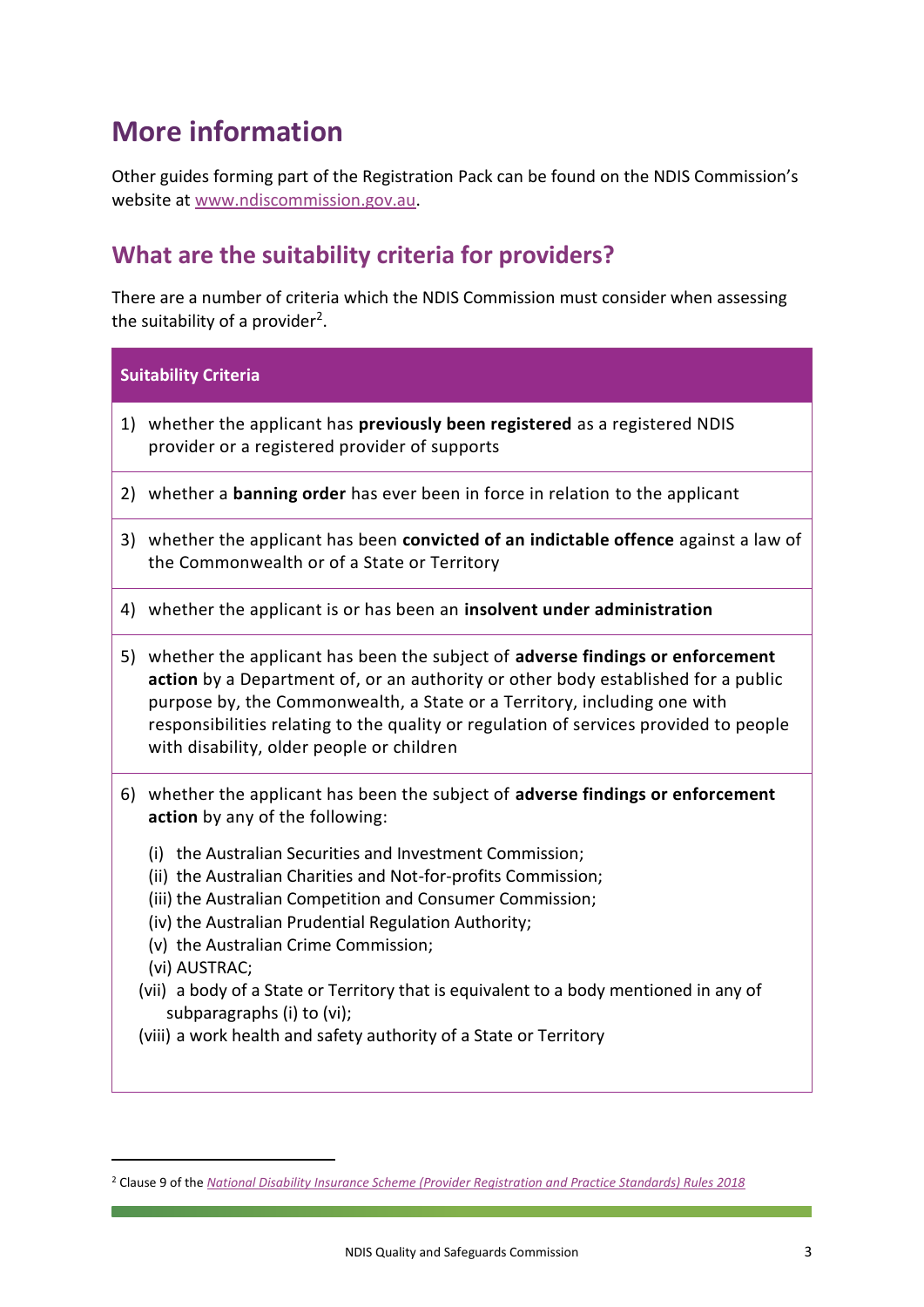#### **Suitability Criteria**

- 7) whether the applicant has been the subject of any findings or judgment in relation to **fraud, misrepresentation or dishonesty** in any administrative, civil or criminal proceedings, or is currently party to any proceedings that may result in the applicant being the subject of such findings or judgment;
- 8) whether the applicant has ever been **disqualified from managing corporations** under Part 2D.6 of the *Corporations Act 2001*;
- 9) any other matter the Commissioner considers relevant

#### <span id="page-4-0"></span>**What are the suitability criteria for key personnel?**

There are a number of criteria that the NDIS Commission must consider when assessing the suitability of a provider's key personnel<sup>3</sup>.

#### **Suitability criteria**

- 1) whether a **banning order** has ever been in force in relation to the member
- 2) whether the member has been convicted of an **indictable offence** against a law of the Commonwealth or of a State or Territory
- 3) whether the member is or has been an **insolvent under administration**
- 4) whether the member has been the subject of **adverse findings or enforcement** action by a Department of, or an authority or other body established for a public purpose by, the Commonwealth, a State or a Territory, including one with responsibilities relating to the quality or regulation of services provided to people with disability, older people and children
- 5) whether the member has been the subject of **adverse findings or enforcement** action following an investigation by any of the following:
	- (i) the Australian Securities and Investment Commission;
	- (ii) the Australian Charities and Not-for-profits Commission;
	- (iii) the Australian Competition and Consumer Commission;
	- (iv) the Australian Prudential Regulation Authority;
	- (v) the Australian Crime Commission;
	- (vi) AUSTRAC;

<u>.</u>

(vii) a body of a State or Territory that is equivalent to a body mentioned in any of subparagraphs (i) to (vi);

<sup>3</sup> Clause 10 of the *[National Disability Insurance Scheme \(Provider Registration and Practice Standards\) Rules 2018.](https://www.legislation.gov.au/Details/F2018L00631)*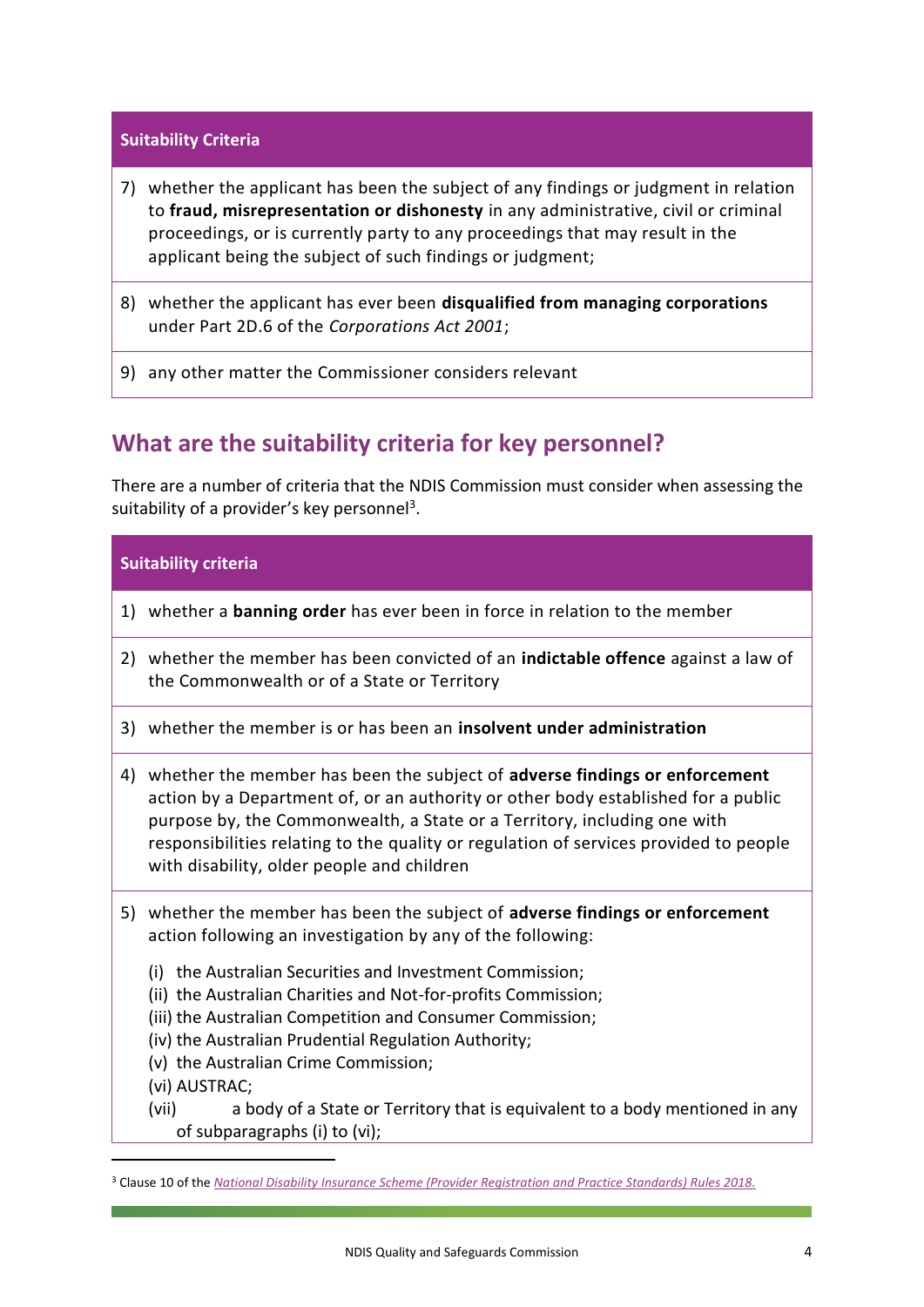## **Suitability criteria** (viii) a work health and safety authority of a State or Territory 6) whether the member has been the subject of any findings or judgment in relation to **fraud, misrepresentation or dishonesty** in any administrative, civil or criminal proceedings, or is currently party to any proceedings that may result in the member being the subject of such findings or judgment 7) whether the member has ever been **disqualified from managing corporations** under Part 2D.6 of the *Corporations Act 2001* 8) **any other matter** the Commissioner considers relevant

#### <span id="page-5-0"></span>**Worker Screening**

- 1) The NDIS Worker Screening Check (Worker Screening Check) commenced in all states and territories except for the Northern Territory on 1 February 2021. The Worker Screening Check will commence in the Northern Territory no later than 1 July 2021.
- 2) Registered providers are required to ensure that workers in risk assessed roles need to hold either a valid acceptable check in accordance with state and territory transitional arrangements or a NDIS Worker Screening clearance.
- 3) A risk assessed role is one in which:
	- a. is a key personnel role of a person or an entity as defined in s 11A of the *National Disability Insurance Scheme Act 2013* (for example, a CEO or a Board Member)
	- b. involves the direct delivery of [specified supports or services](https://www.ndiscommission.gov.au/document/891) to a person with disability
	- c. is likely to require 'more than incidental contact' with people with disability
- 4) More information about Worker Screening is available at **[NDIS Worker Screening](https://www.ndiscommission.gov.au/about/ndis-worker-screening-check)  [Check | NDIS Quality and Safeguards Commission \(ndiscommission.gov.au\)](https://www.ndiscommission.gov.au/about/ndis-worker-screening-check)**

#### **Providing true and accurate information**

It is important that all statements and information supplied by the provider is accurate and correct, the NDIS Commission will rely on this information when making decision to register